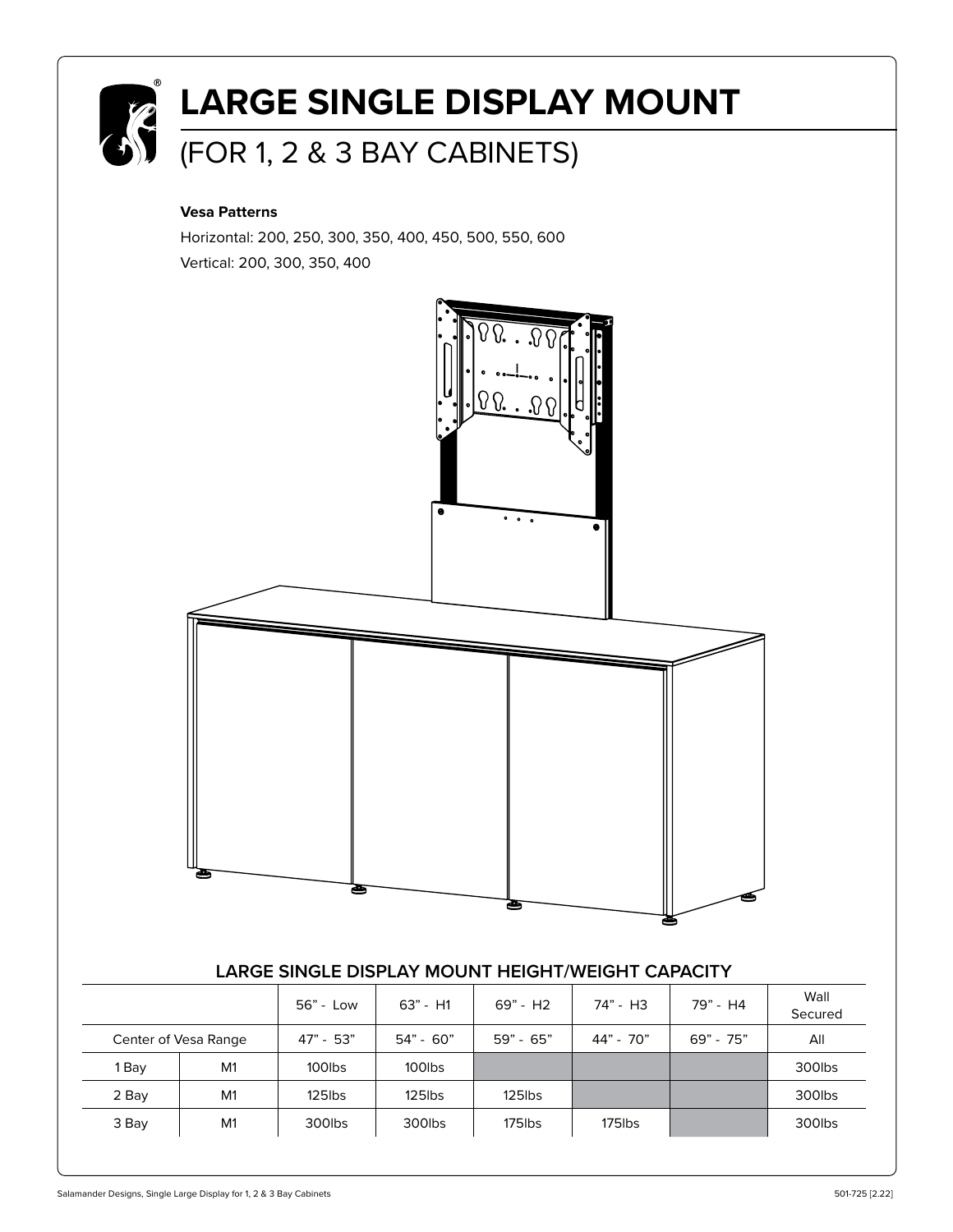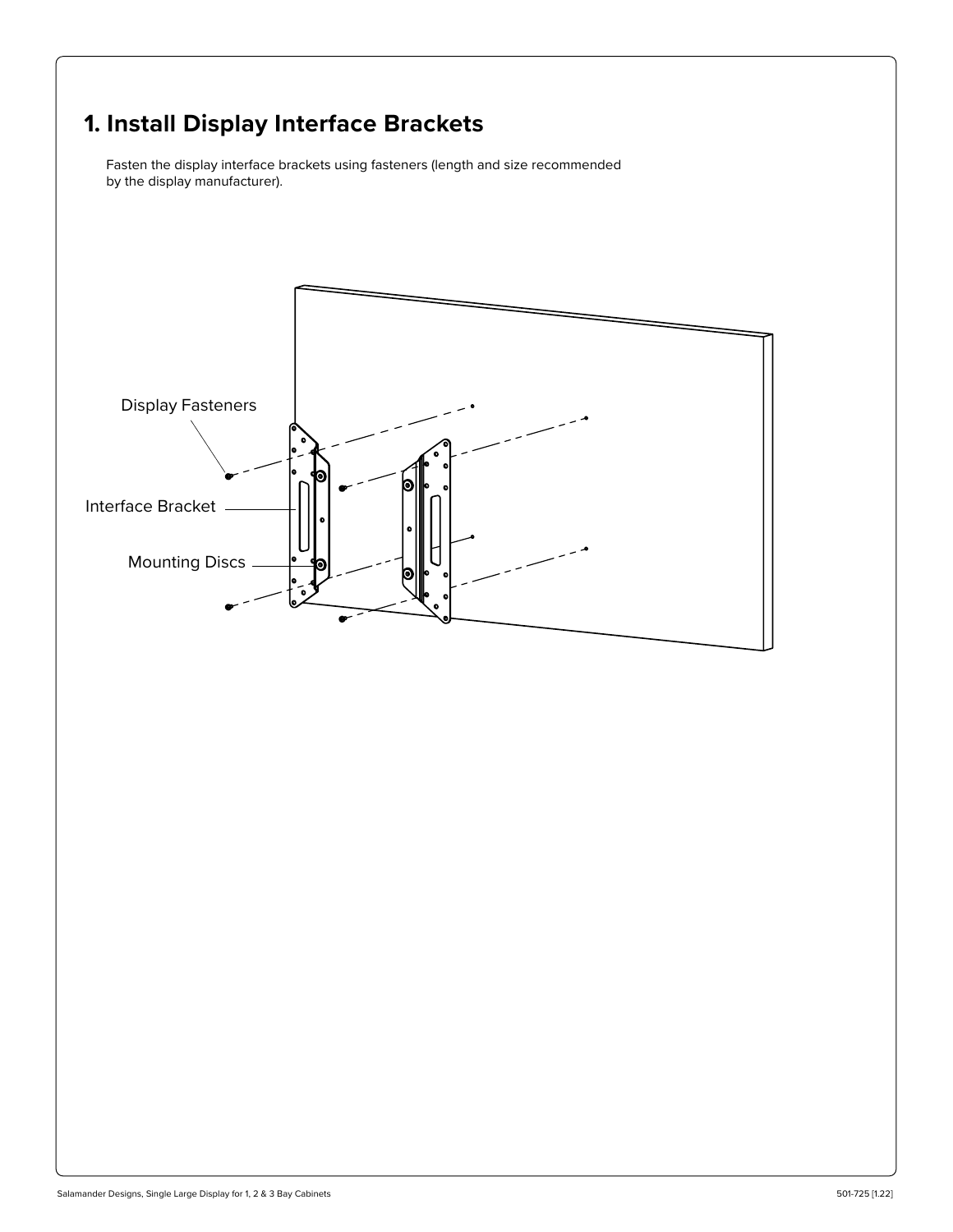# **2a. Adjust Screen Center Height**

Adjust Display mounting height by loosening the 4 screws located on the flange of the display header. The top screws will need to be loosened a little further than the bottom screws as they are longer for positioning the mount header level by protruding into the predrilled holes that can be seen in the vertical post.